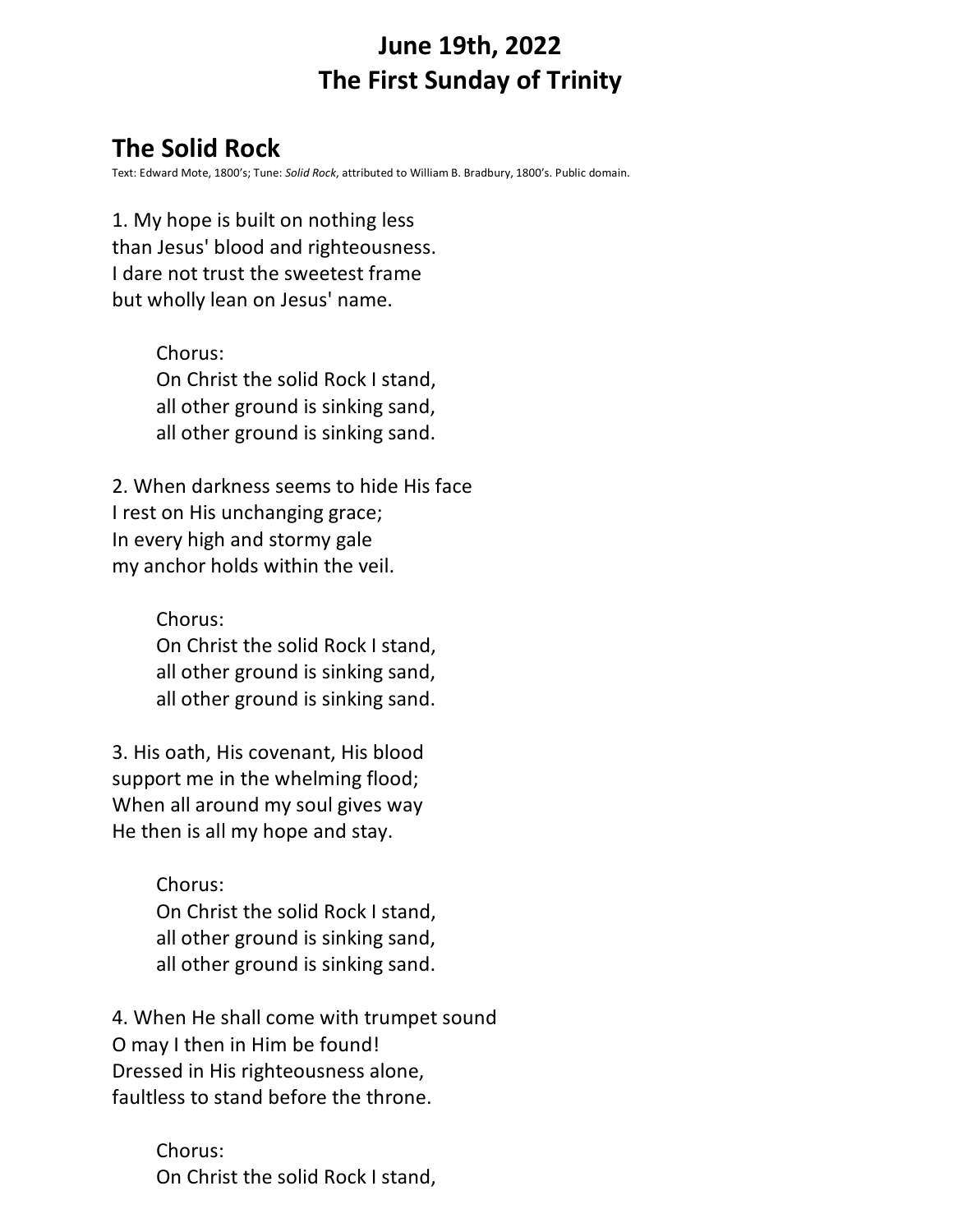all other ground is sinking sand, all other ground is sinking sand.

## **For Us** *(1 John 3:16)*

Randall Goodgame © 2014 Mighty Molecule Music. Used with permission: CCLI #2820842

1. This is how we know what love is *(echo)* Jesus Christ laid down His life *(echo)* This is how we know what love is *(echo)* Jesus Christ laid down His life *(echo)*

For us *(for us)* For us *(for us)* All: Jesus Christ laid down His life for us.

2. And we ought to lay our lives down *(echo)* For our brothers and sisters *(echo)* And we ought to lay our lives down *(echo)* For our brothers and sisters *(echo)* For us *(for us)* For us *(for us)* All: Jesus Christ laid down His life for us. For us *(for us)* For us *(for us)* All: Jesus Christ laid down His life for us.

### **His Mercy Is More**

Matt Boswell | Matt Papa © 2016 Getty Music Hymns and Songs. Used with permission: CCLI #2820842

1. What love could remember no wrongs we have done? Omniscient, all knowing, He counts not their sum; Thrown into a sea without bottom or shore our sins, they are many: His mercy is more!

2. What patience would wait as we constantly roam? What Father, so tender, is calling us home? He welcomes the weakest, the vilest, the poor our sins, they are many: His mercy is more!

Chorus: Praise the Lord! His mercy is more! Stronger than darkness, new every morn. our sins, they are many: His mercy is more!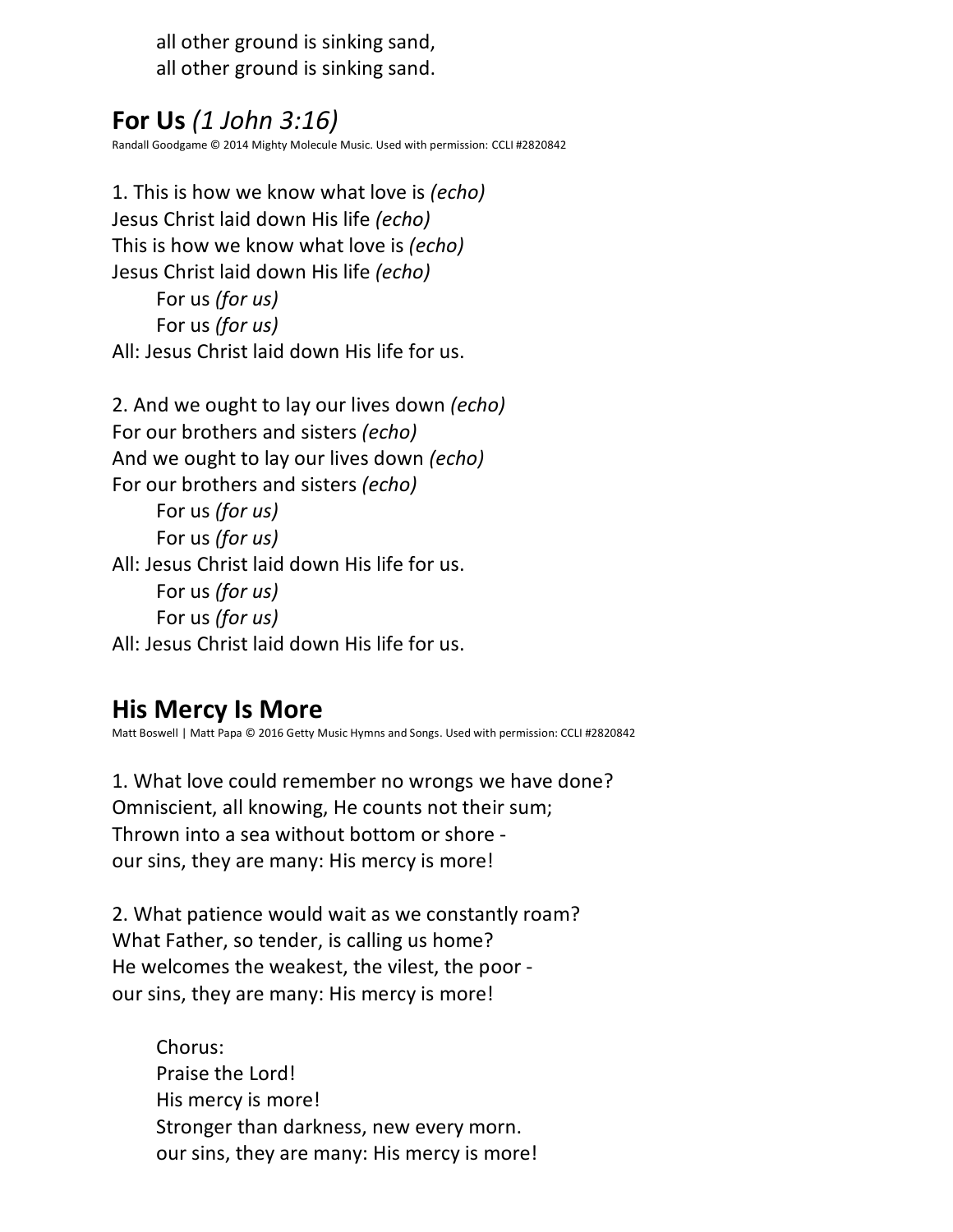3. What riches of kindness He lavished on us, His blood was the payment, His life was the cost. We stood 'neath a debt we could never afford our sins, they are many: His mercy is more!

Chorus: Praise the Lord! His mercy is more! Stronger than darkness, new every morn. Our sins, they are many: His mercy is more!

### **Revelation Song**

Jennie Lee Riddle © 2004 Gateway Create Publishing. Used by permission: CCLI #2820842

1. Worthy is the Lamb who was slain Holy, holy is He. We sing a new song to Him who sits on Heaven's \*mercy seat *(chorus) \* the covering of the Ark of the Covenant, believed to be the place of God's presence and forgiving power.* 

> Chorus: Holy, holy, holy is the Lord God Almighty who was and is and is to come. With all creation I sing praise to the King of kings; You are my everything and I will adore You.

2. Clothed in rainbows of living colour, flashes of lightning, rolls of thunder. Blessing and honour, strength and glory and power be to You, the only wise King.

> Chorus: Holy, holy, holy is the Lord God Almighty who was and is and is to come. With all creation I sing praise to the King of kings;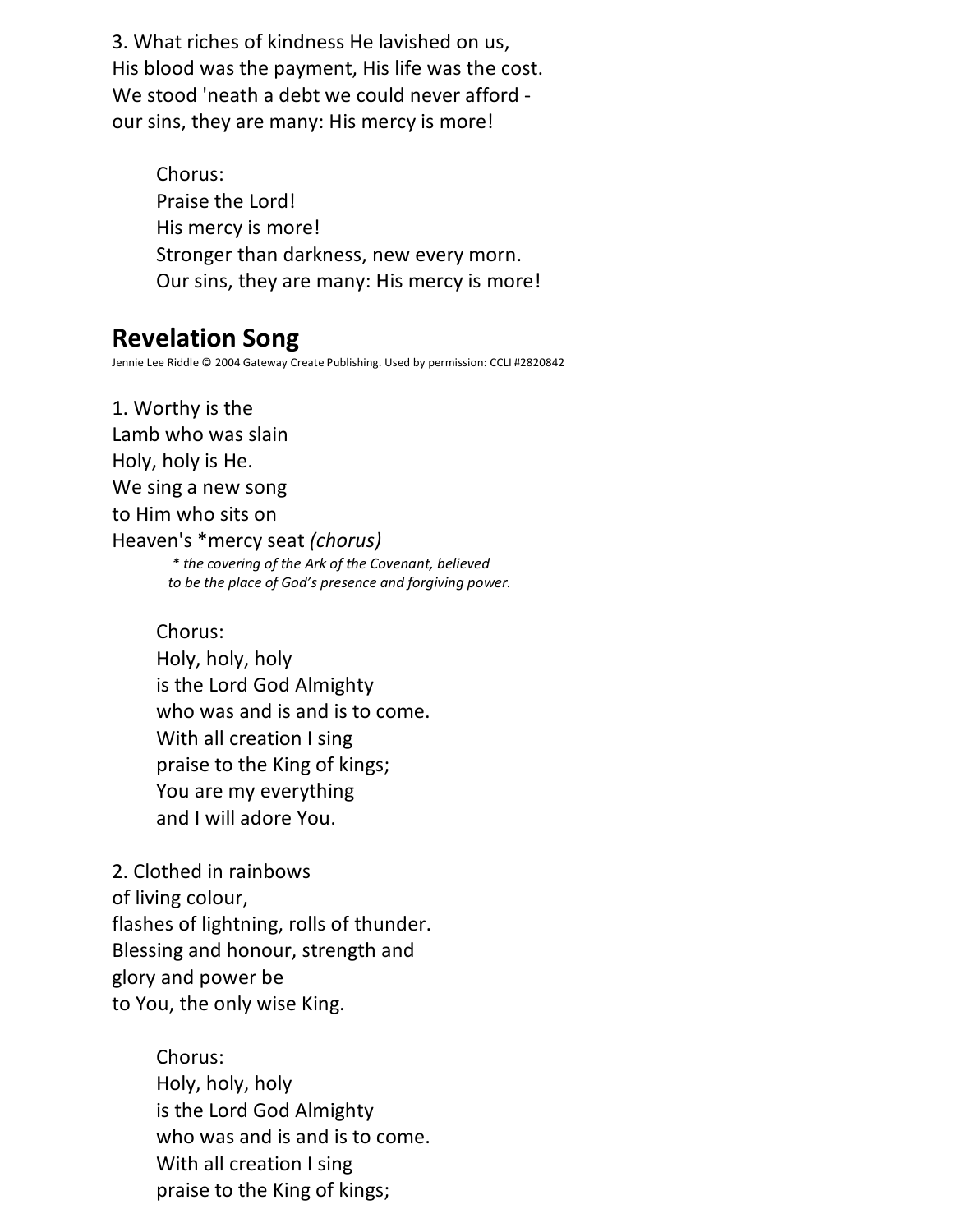You are my everything and I will adore You.

3. Filled with wonder, awestruck wonder at the mention of Your name. Jesus, Your name is power, breath and living water such a marvelous mystery!

> Chorus: Holy, holy, holy is the Lord God Almighty who was and is and is to come. With all creation I sing praise to the King of kings; You are my everything and I will adore You.

# **Offertory: By Faith**

Keith and Kristen Getty © Thankyou Music. Used with permission: CCLI #2820842

1. By faith we see the hand of God In the light of creation's grand design, In the lives of those who prove His faithfulness, Who walk by faith and not by sight.

2. By faith our fathers roamed the earth With the power of His promise in their hearts, Of a holy city built by God's own hand, A place where peace and justice reign.

> Chorus: We will stand as children of the promise, We will fix our eyes on Him, Our souls' reward, 'Til the race is finished and the work is done, We'll walk by faith and not by sight.

3. By faith the prophets saw a day When the longed-for Messiah would appear With the power to break the chains Of sin and death And rise triumphant from the grave.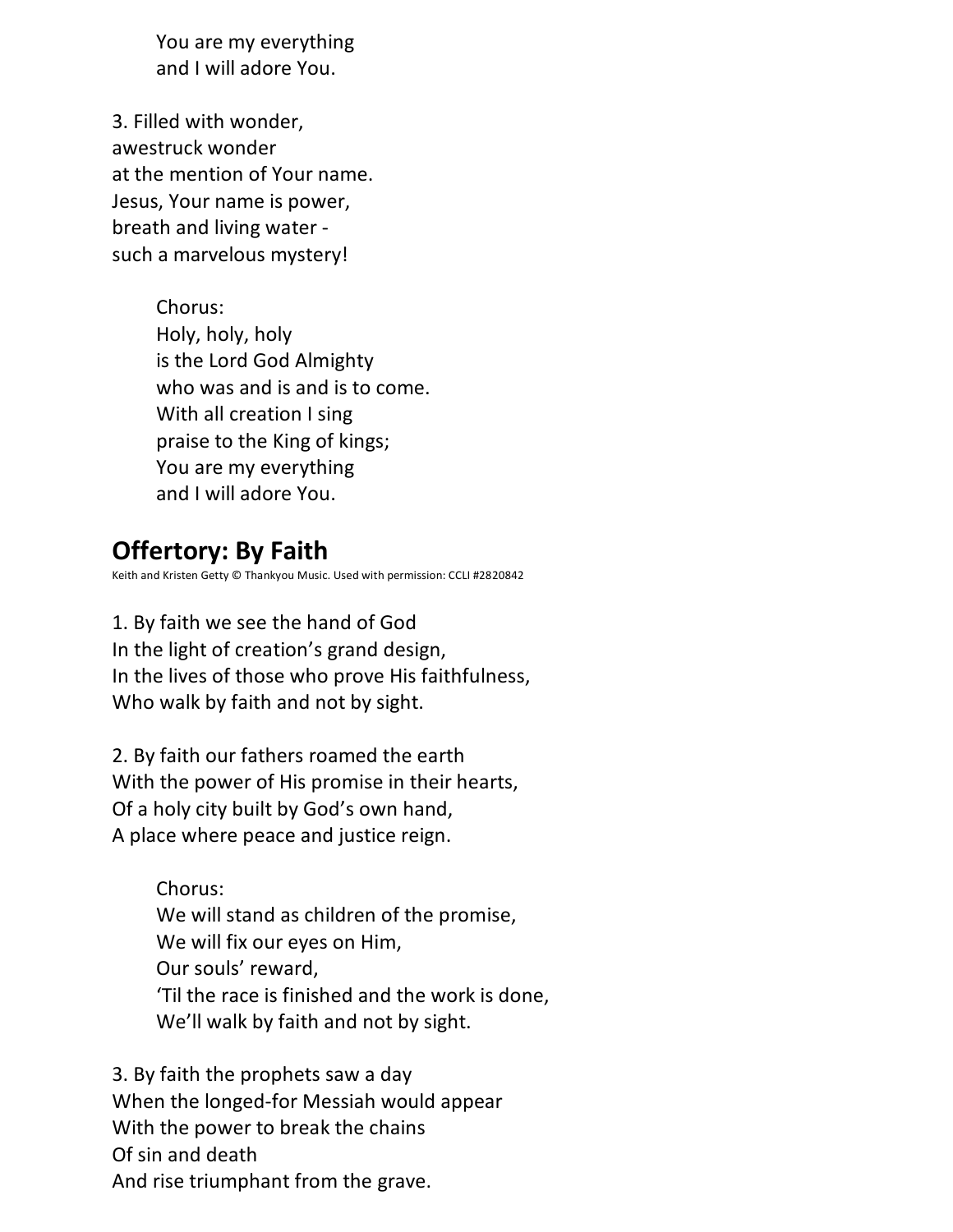Chorus: We will stand as children of the promise, We will fix our eyes on Him, Our souls' reward, 'Til the race is finished and the work is done, We'll walk by faith and not by sight.

4. By faith the church was called to go In the power of the Spirit to the lost, To deliver captives and to preach good news In every corner of the earth.

5. By faith this mountain shall be moved And the power of the gospel shall prevail, For we know in Christ all things are possible For all who call upon His name.

> Chorus: We will stand as children of the promise, We will fix our eyes on Him, Our souls' reward, 'Til the race is finished and the work is done, We'll walk by faith and not by sight.

### **Hallelujah, What a Saviour** *(based on Isaiah 53 and Hebrews 12:2)*

Text and Music: Philip P. Bliss, 1800's. Public domain.

1. Man of sorrows - what a name for the Son of God who came! Ruined sinners to reclaim: Hallelujah, what a Saviour!

2. Bearing shame and scoffing rude, in my place condemned He stood; sealed my pardon with His blood: Hallelujah, what a Saviour!

3. Guilty, helpless, lost were we; blameless Lamb of God was He, sacrificed to set us free: Hallelujah, what a Saviour!

4. He was lifted up to die; "It is finished" was His cry;